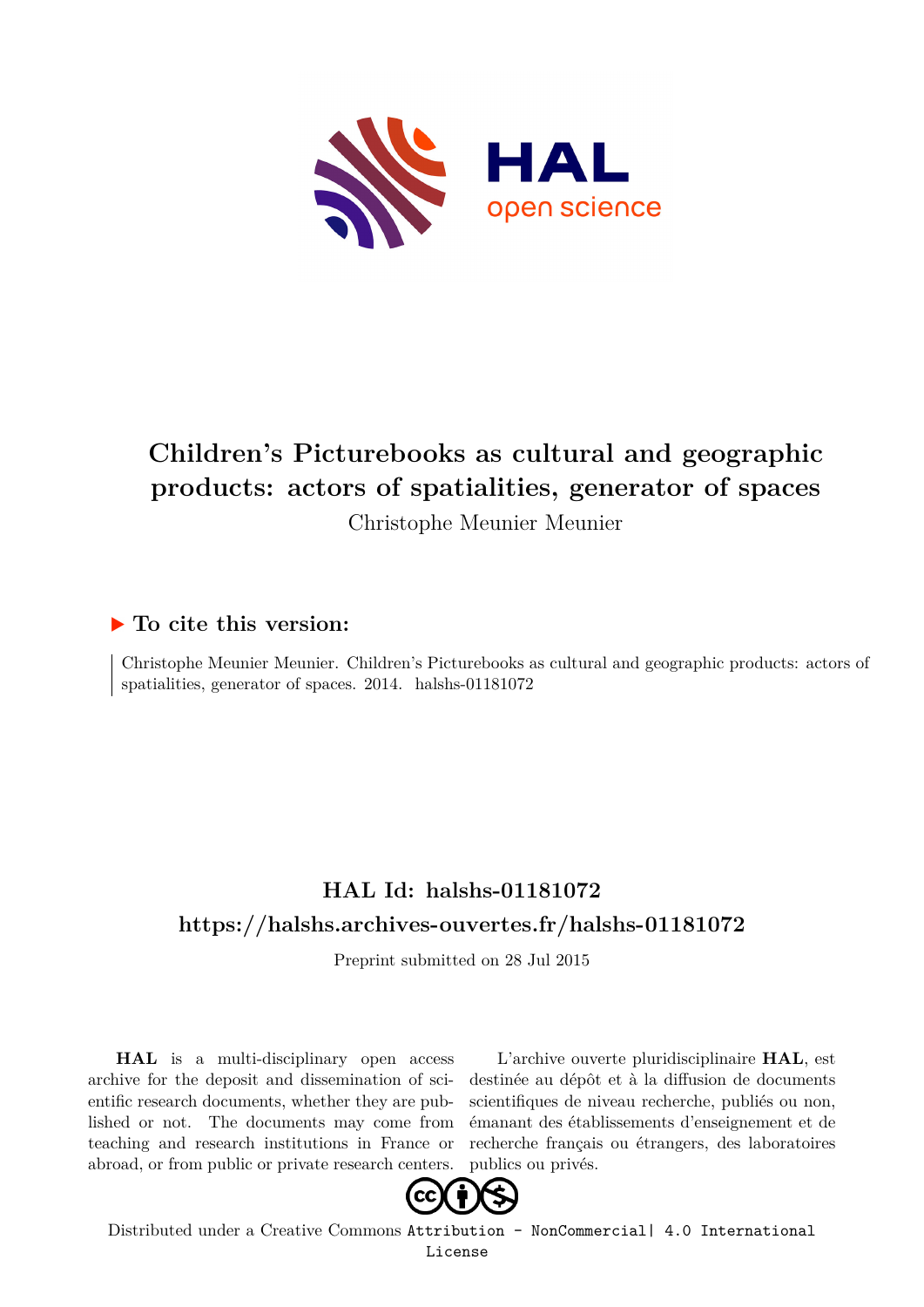# **Children's Picturebooks as cultural and geographic products: actors of spatialities, generator of spaces**

Christophe Meunier

# **Abstract**

The work presented in this paper fits in the field of cultural geography and hopes to prove that there exists a spatial turning point as defined by Edward Soja in 1996, which will allow a further look into societies, analyzing them by means of the cultural objects that they produce. Children"s picturebooks, these books conceived for the young public which combine images, props, and very often text in a relationship of interdependence, constitute the objects of this

research work.

Drawing from a body of narrative, iconotextual picture books published in France between 1919 and 2012, this paper intends to demonstrate that the interdependence among text, pictures and props generates and imagines not only space for the reader but also a spatial intentionality, a transmission of living such as envisioned by the author-illustrator.

Another part of this paper, more exploratory, proposes seeing in children"s books a place of communication in which the spatial intentionality would help the child-reader to act on the space. The reception, the esthetic experience, the performative reading of the picturebook would allow the child to construct for himself a spatial cultural capital in which he could delve to "play with" the space in which he lives or that he will have to live.

**Keywords:** space; spatiality; picturebooks; transfer; transaction; iconotext; enchantment; mobility

> "A picturebook is text, illustrations, total design ; an item of manufacture and a commercial product ; a social, historical document ; and, foremost, an experience for a child.

> As an art form it hinges on the interdependence of pictures and words, on the simultaneous display of two facing pages, and on the drama of the turning of the page." (Bader 1976, 1)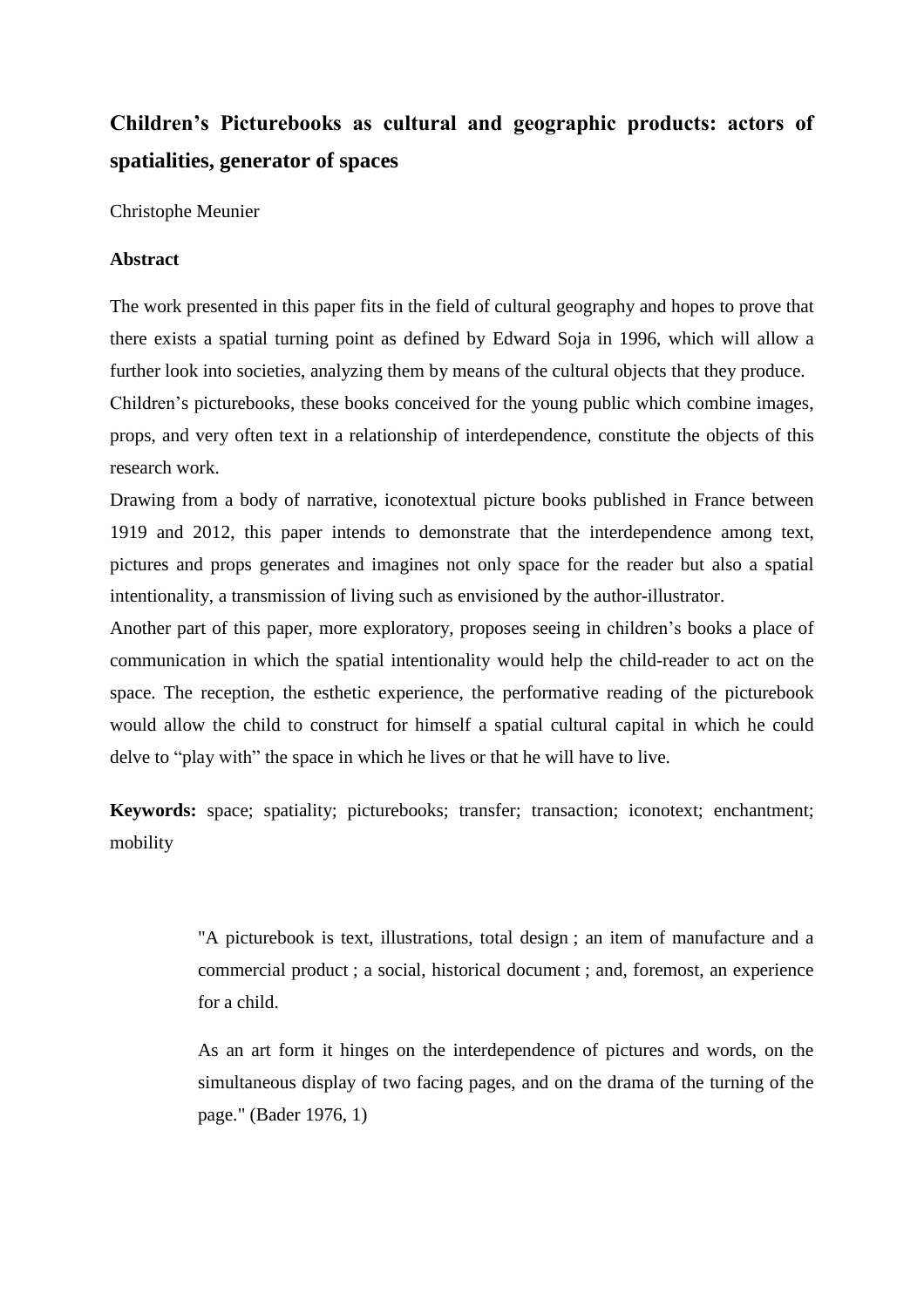This is how, in 1976, Barbara Bader defined children"s picturebooks, this "création pleine de la littérature pour enfants<sup>1</sup>", that is to say a cultural product. Carrying within itself the influence of time and society which gave it birth, the perceptions of its contemporaries, it conveys representations of the world which surrounds it.

The picturebook constitutes an explicit system in three dimensions: picture, text, and support. What Michael Nerlich decided to call an *iconotext* (Nerlich 1990, 255). If we attribute primary functions to it, they are aesthetics and pedagogical. Like fairy tales, picturebooks attempt to teach a moral, to open the child to the world in which he is growing up, to guide him towards his knowledge of himself and his immediate environment. For my part, I see in the iconotextual picturebook a "spatial system" which offers creators and artists the possibility of playing with dimensions which are both physical and physiological in order to put time into spaces and to tell stories. On the physical level, authors play with the height, width, and thickness of the book as an object. The turning of the pages often gives rise to changes in the atmosphere or scenery. On the physiological level, the mechanics of the book cause a verbal narration which echoes an iconic narration, and thus creates space.

I could say that picturebooks are much more than vectors of imagination. In my opinion, they are real places of transfer of an ideology which generate spaces and contribute to the construction of readers" *modus habitandi*. This theory contains three hypotheses that constitute the three main axes of research I began two years ago in Geography with Michel Lussault and in Children"s Literature with Cécile Boulaire.

My first hypothesis is based on the principle that a good number of stories contained in picturebooks generate space and also at the same time the applications of this space (what I call *spatiality*). My second hypothesis is to consider that children"s picturebooks contain a "spatial ideology" which is up to the child to decipher. My third and last hypothesis proposes that this spatial ideology is capitalized by young readers who, in their own way, appropriate spatiality to inhabit the spaces in which they will be led to live. In this article, I have chosen to present some results of my research which are based upon examples taken from a corpus of 312 picturebooks published in France between 1919 and  $2012^2$ .

# **Generating spaces**

By their form and the interdependence between pictures and narrative, picturebooks generate spaces. These spaces are actually created by the course which is accomplished by the main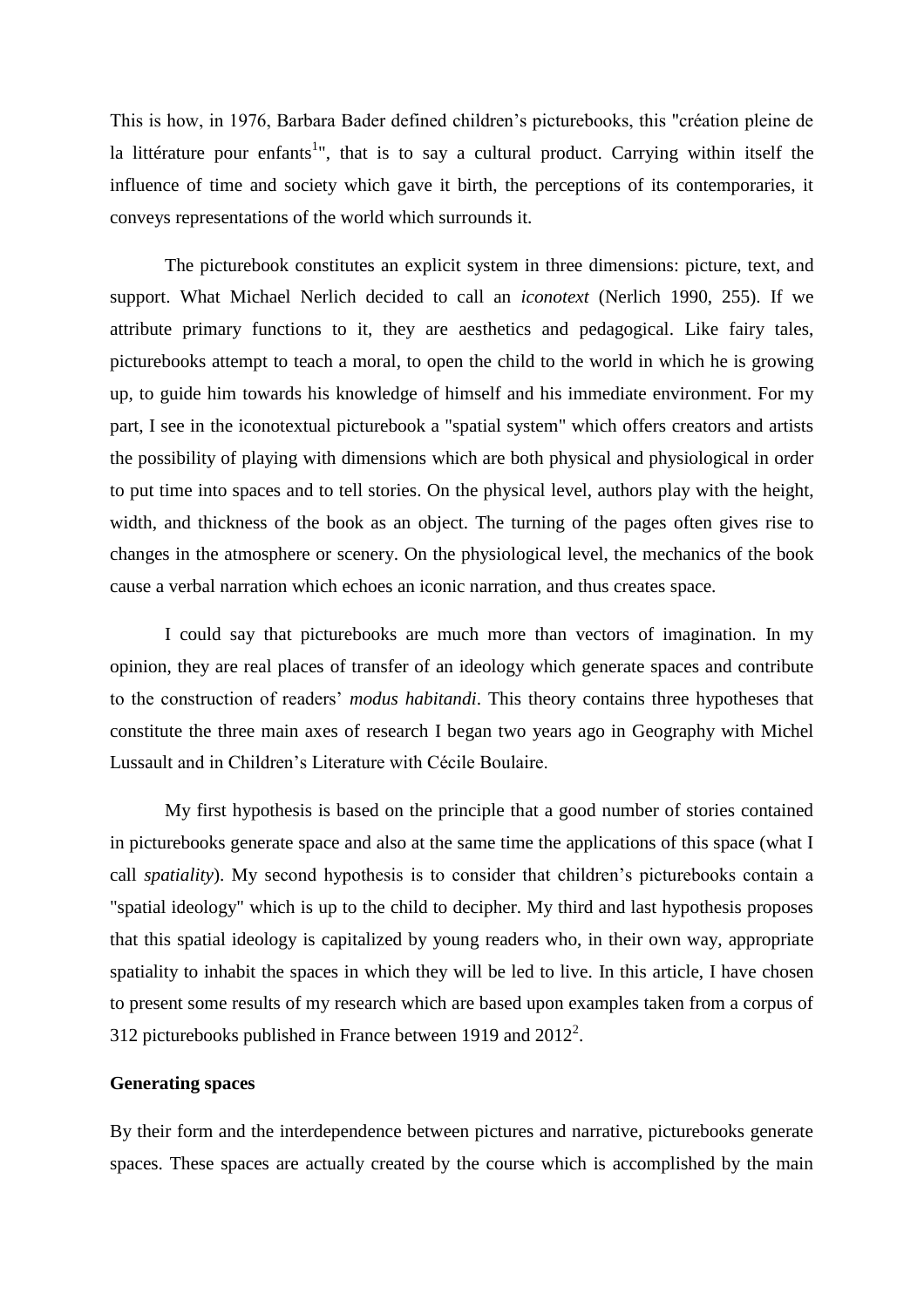characters and shared with the readers. As Michel de Certeau said, a narrative produces *de facto* "des géographies d'action<sup>3</sup>" :

> "Les récits […] traversent et […] organisent des lieux; ils les sélectionnent et les relient ensemble; ils en font des phrases et des itinéraires. Ce sont des parcours d"espaces […]. Ces lieux sont liés entre eux de façon plus ou moins serrée ou facile par des "modalities" qui précisent le type de passage conduisant de l"un à l'autre [...]. Tout récit est un récit de voyage, - une pratique de l'espace.<sup>4</sup>"

I think that the iconotextual narrative goes beyond a very simple dualism between "dreamt space" and "real space". In the universe of perceptions and representations, these two spaces are not separated. There is not one space, on one hand, which would be what we would like whether it is and, reality on the other hand. In our mental representations, these two spaces are linked together. And that is also the case in picturebooks. Narratives build spaces fed by different perceptions and actions. As geographer Michel Lussault wrote, "toute *praxis* spatiale peut être étudiée comme une veritable structure narrative<sup>5</sup>".

# [ill.1 : G.Dorémus 2000, cover]

To illustrate my point, I will take an example which I find representative. *Plus tard* by Gaëtan Dorémus is a little square book published by Editions du Rouergue in 2000. The cover shows a map of the town where Gustave, the main character, lives. The city is represented like a big knot tied by different communication channels: road, railway and a canal. The town is incomprehensible. The reader is unable to read its organization. But, with the turning of the pages, the city awakes, as Gustave does. The knot is slowly untied. And, while we follow Gustave on his way to school, we discover the city and its inhabitants. Thus, gradually, the town becomes comprehensible and, at the end of the story, it has become possible to draw its map easily. For example, the first double-page of the book shows Gustave leaving his house. On the left page, his mother is at the door and says goodbye to him. The house is situated at the bottom of a cul-de-sac and Gustave is running away from this narrow street with only one exit on the right page. Pages after pages, Gustave goes through different spaces, his block, streets, a park, until he reaches in a very crowded and animated square. He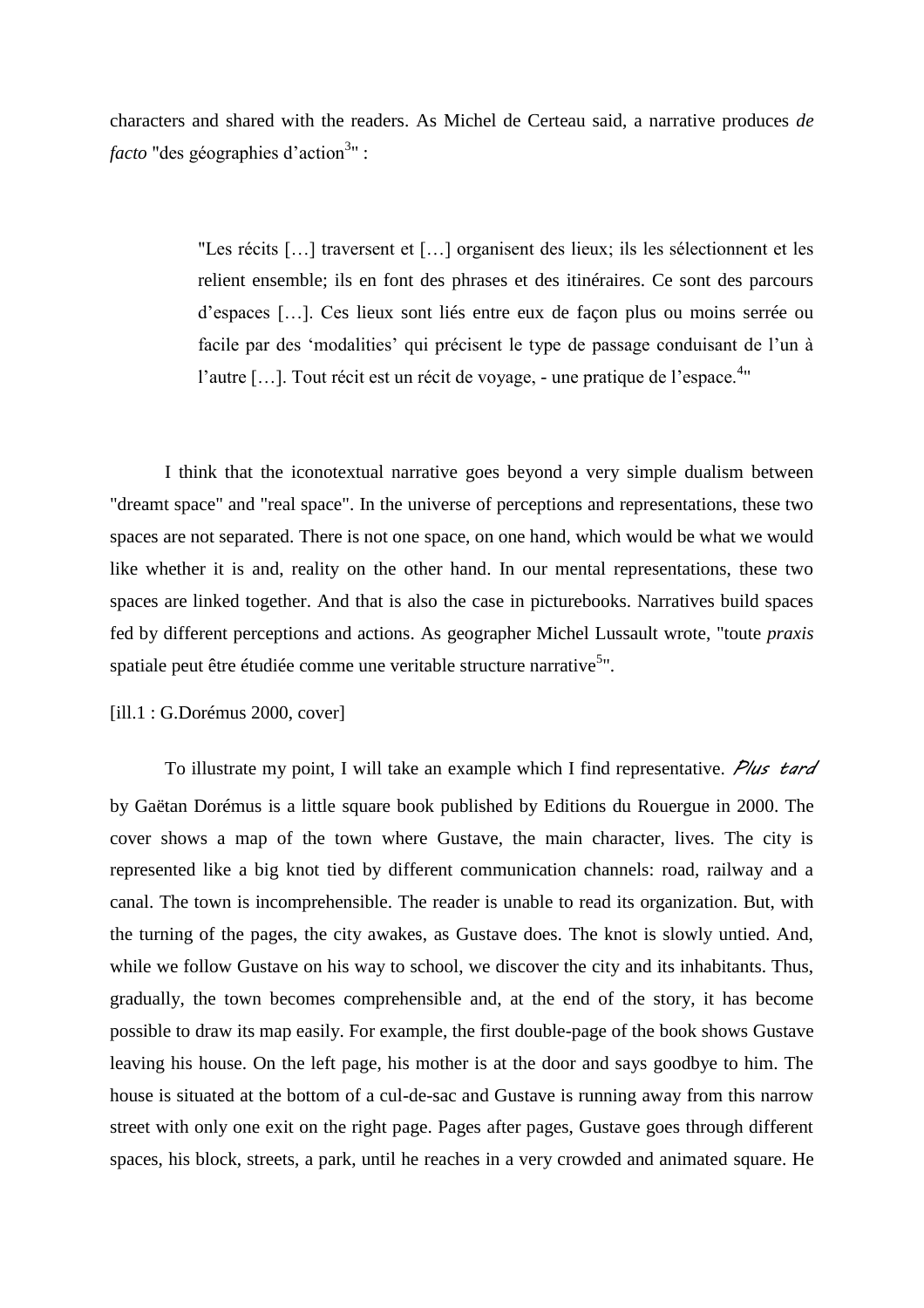passes in front of the station, borrows a bridge and crosses a river to finally get to school. Throughout his way, he can see the inhabitants of the city, first in their bed, then in their bathroom. While the city spreads, Gustave meets more and more people in the streets.

### [ill.2 : Gustrave"s course in *Plus Tard* ]

Besides, some pictures of this picturebook contain representations of the city that many people could call "clichés". The city is crowded, noisy and there is a lot of traffic... But I personally don"t think that this perception is a "cliché". I regard it more like an archetype, a collective representation. We can compare this representation to what anthropologist Yves Winkin calls *Enchantment* (Winkin 1996, 199). As mediators of spatialities, Picturebooks need to capture readers by presenting some reassuring pictures mixed to a space in action, in movement. This is the process of *Enchantment* and it may very well be the aim of the Picturebook. As Gaston Bachelard put it in 1957:

> "In this field, all is done by simple and delicate touches. The soul is so susceptible to these simple pictures that, in a harmonic reading, it hears all the resonances." (Bachelard 1969, 99)

## [ill.3 : Dorémus 2000, 18-19]

Throughout the whole of my corpus, I managed to record three types of "space narratives". Either the main character goes from point A to point B which is his goal; or he makes a loop which brings him back to his starting point; or, finally, he wanders into a given space without having a precise goal. None of these three types of paths describe a particular function even if authors usually uses the firts and the second narrative to transform the personality of their characters and the second and the third narrative to relate an appropriation of realized territory, in the course of realization or at the very beginning.

### **Transfering spatial ideology**

I have decided to define *transfer* all the possibilities that Picturebooks offer to transmit the perceptions of a particular space. *Transfer* is based on the specific cognitive qualities of Picturebooks. For Virginia Lee Burton, there is no doubt that Picturebooks are efficient medium to prepare children for their future life: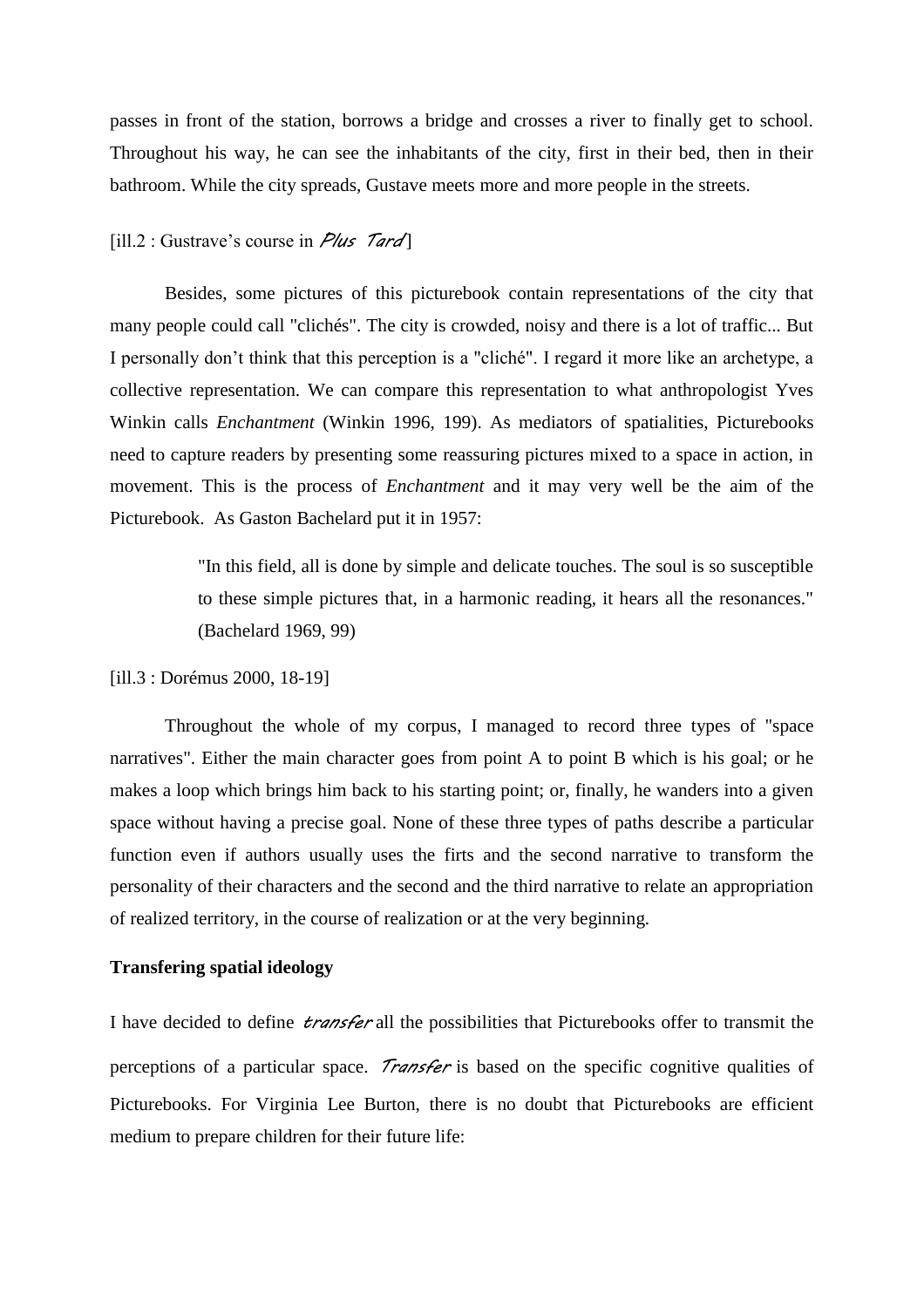"[…] it seems to me that books for children are among the most powerful influences in shaping their lives and tastes. In this sense these books are important means of advancing to a better world; […] Books created primarily for entertainment can do much to form the norms of futures thought and action." (Burton 1943, 232)

According to her, the picture is primary; it is then served by a narrative and it is spaced on a double-page that constitutes a cognitive mean:

> "Remember, that children are taught reading by seeing, that is, by associating a picture with a word. If the picture is well drawn and finely designed they learn more than definition. […] Primitive man thought in pictures, not in words, and this visual conception of the outside world is much more natural and far more fundamental than its sophisticated translation into verbal modes of thought." (Burton 1943, 232)

So my first task will be to analyze the different perceptions of different spaces, to classify them and to understand how these perceptions can change. What perceptions of the city, for example, are transmitted by Picturebooks? How have they changed over the last forty or fifty years? And what about rural space? Mountain space? House space?

[ill.4 : Mizielinski 2012, 12-13]

Aleksandra and Daniel Mizilienski's *Mamoko* could be a good example of *transfer*. This Polish picturebook was translated into French in 2011 with the title: *Mamoko, 50*  histoires dans la ville<sup>6</sup>. Without any text, the picturebook consists of seven doublepages. Each of them represents a district of Mamoko, a utopian vision of Warsaw, the town where the authors live. In these districts, a lot of characters dwell, meet each other, talk to each other. Readers can follow them from page to page. The Mizielinskis give, in this book, a very modern perception of the city. Each district constitutes a center itself. Thus, Mamoko, as a huge metropolis, is a city with several centers where different communication channels meet: a river system, a pedestrian network, a railroad network, a road network, and an underground network. This kind of intermodality gives the impression that modern cities are built on movement and mobility.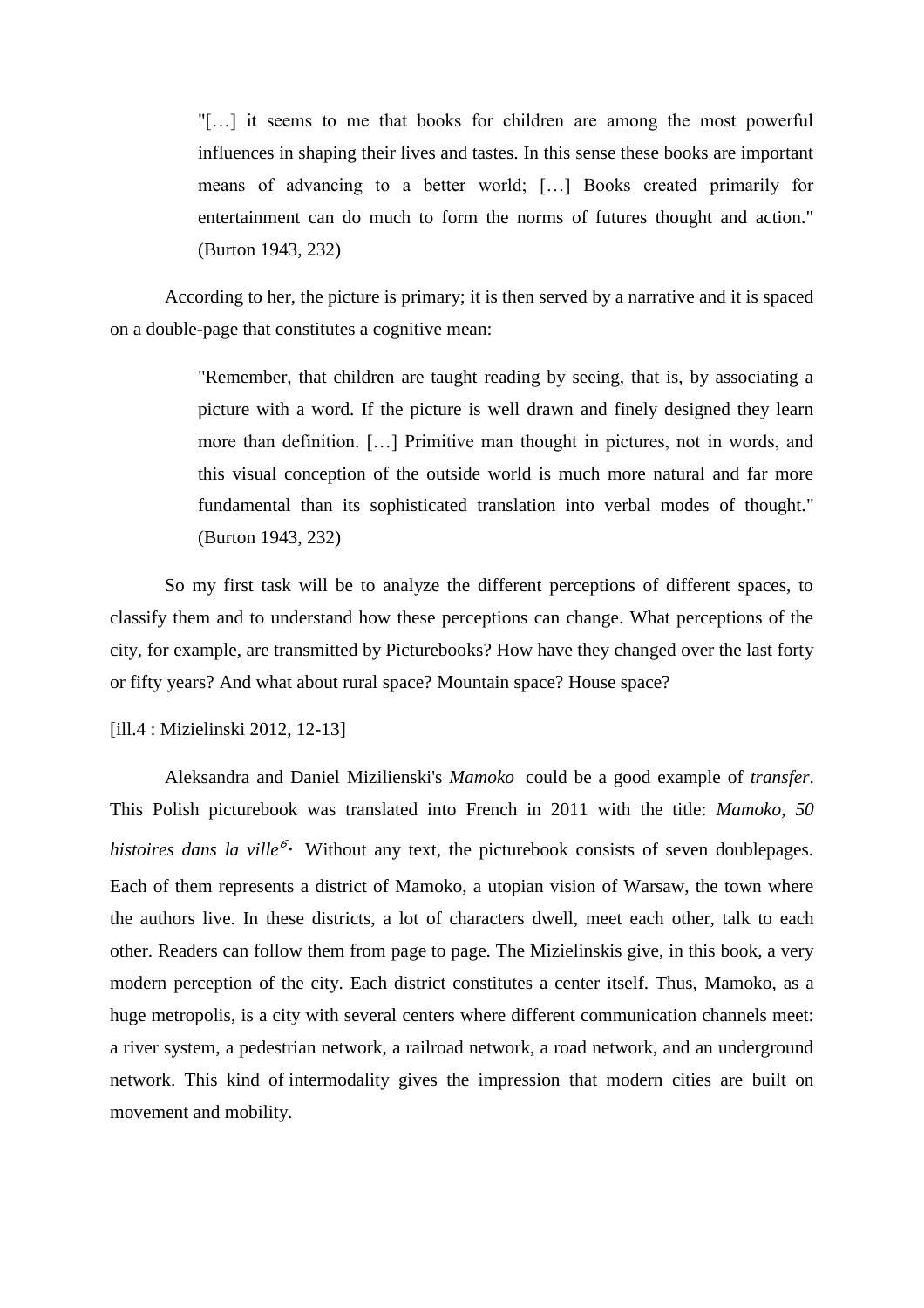This is why cultural geography, which is at the heart of my research, is interested in the picturebook as a *medium.* It is a cognitive *medium*; the "signing of knowledge", as French author for Children, Elzbieta (Elzbieta 2005, 69) said, is facilitated by the iconotextual picturebook through the interplay between the reader, the *medium*, the author and sometimes by the second reader who accompanies the child in his reading, but maybe also by publishers.

In France, picturebook production is an oligopoly in fringe in which some Major companies produce, spread, and distribute 37% of the books sold on the market. The remaining 53% are shared by a significant number of small still independent publishing houses. Being interested in publishing is also being interested in the actors of spatial ideologies which are transmitted by picturebooks. I would like to take an example. Between the 50"s and 60"s, when France was under the reconstruction and underwent a deep transformation of its townscapes with the development of large housing in the suburbs, no big publishing house for Youth depicted that phenomenon. The case of the very popular character of Caroline, by Pierre Probst in the "Grands albums Hachette" collection, is very significant. Caroline is a lovely little girl with blond hair and always wearing red dungarees. The fourtyfour adventures of Caroline, written and drawn between 1953 and 2007, drive young readers through different spaces : her house, the countryside, at the mountain for skiing or climbing, at the beach, but also in India, through Europe, in North America, at the North Pole…Before the 70"s, the character of Caroline fled the city. She went to the country, or she left the residential suburb to go to the mountain, the seashore or foreign countries. At Casterman"s, the character of Martine by Marcel Marlier and Gilbert Delahaye did the same thing. These two rival publishing houses seemed to refuse to show little girls the world which was changing all around them. Ther was no place for cement in the children"s picturebooks of this period. Their message was to let children among Nature, Heritage and Tradition.

Along with May 1968 events, a little revolution took place within new publishing houses as La Farandole, which was was founded in 1955 by the French Communist Party. Of course, it is not a propagandist publishing house but much rather a committed and partisan one. In my material between 1969 and 1979, six picturebooks on a global production of 431 have for settings towers and slab blocks, and depict the life of people in these peripheral urban areas. The publishing project is to plunge children inside the social reality of the world in which they live. Picturebook mustn"t be a protected and filtered space anymore.

[ill.5 : Després, Clair 1969, 5-6]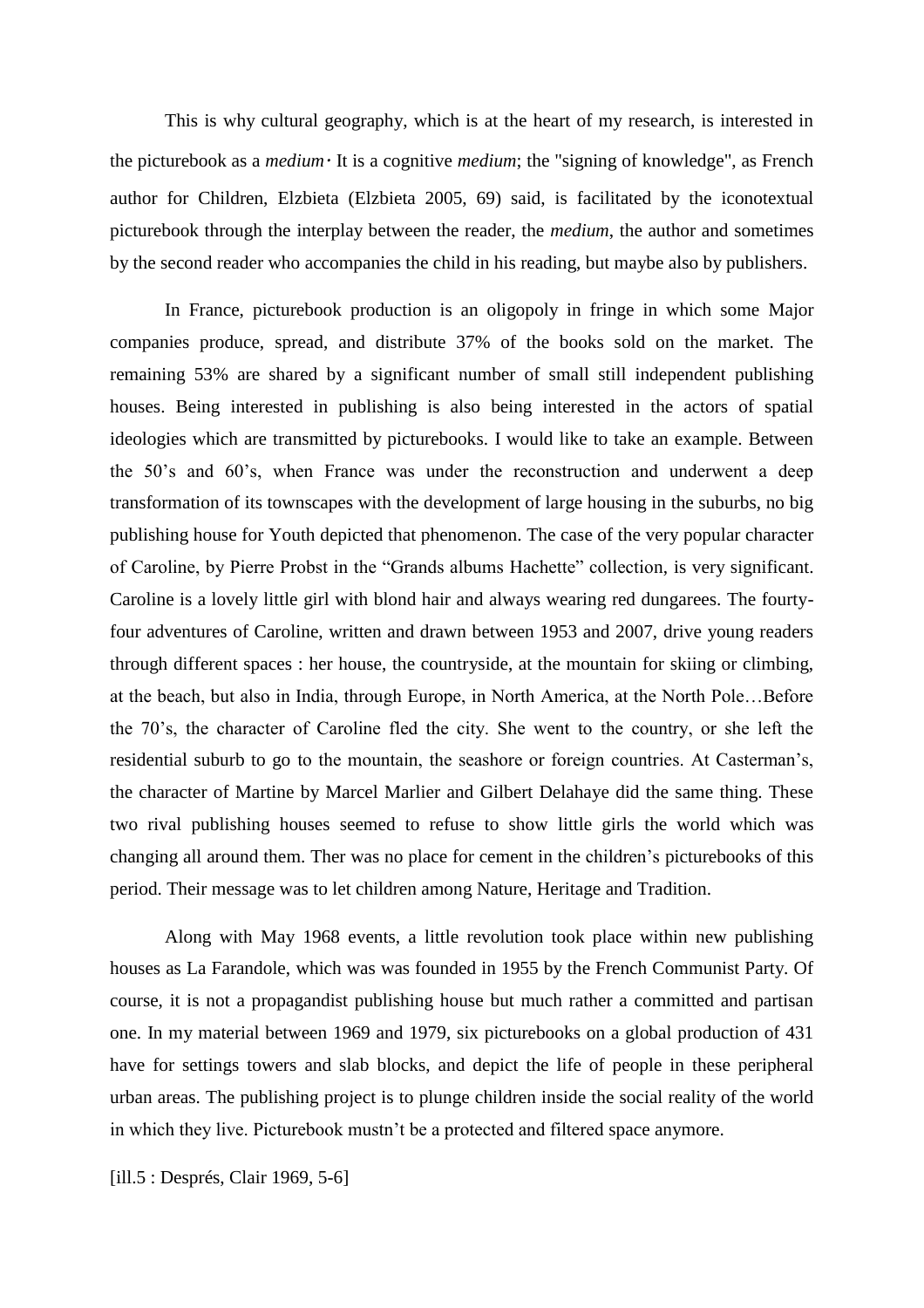For example, in *Nicole au quinzième étage<sup>7</sup>* , written by Andrée Clair and Bernadette Després in 1969, Nicole is a little girl who has just moved to a nineteen story highrise building. The authors want to demonstrate the social progress which went on with the construction of towers and slab blocks. Nicole"s family have left a very small and dark apartment on the first floor of a very old house and moved to a spacious, bright, functional and modern apartment on the 16th floor of a new tower. The building is situated near the main transport network including roads and railroads. Nicole – as well as the artist – is impressed by the conception of these new buildings which bring solutions to housing shortage but also comfort and modernity to the most deprived. In 1971, in *Nicole et l'ascenseur<sup>8</sup>* , the authors will defend the modernism of the lift, a technological progress for a long time reserved to rich people.

When in 1973 construction of tower and slab blocks containing more than 500 lodgings is suddenly forbidden, Jean Garonnaire makes his young readers sensitive to the dullness of these towers. His picturebook *La tour part en voyage<sup>9</sup>* doesn't criticize modernism, cheap and well equipped accommodation but the greyness of the concrete which encircles the city. A very sad tower, set in the middle of grey smaller blocks, is boring. The description which accompanies the picture expresses a kind of confinement caused by this type of construction:

> "Autour de cette tour, il y avait un grillage pour que les enfants ne sortent pas dans la rue, et dans ce grillage une grande porte pour les voitures et une petite porte pour les gens : comme  $\zeta$  a ils ne pouvaient pas se faire écraser<sup>10</sup>." (Garonnaire, 1974, 6)

The tower, personified as a woman, wants liberty and she asks the cars around her to take her far from the suburb, into the middle of a clearing where children would be happy and where she would be able to discover nature, woods, birds and the forest. Finally, the cars choose to set her at the top of a hill, just in the middle of a little wood. If the suburb she came from looked like a *locus ingratus*, a very unpleasant place; the countryside is much more to see as a *locus amoenus*, a very pleasant place.

> "Elle vit le soleil monter au-dessus des arbres, et les animaux de la forêt sortir de leurs cachettes pour voir cette "grande chose" qui avait poussé dans la clairière. Les gens qui dormaient dans la tour se réveillèrent en entendant des bruits qu'ils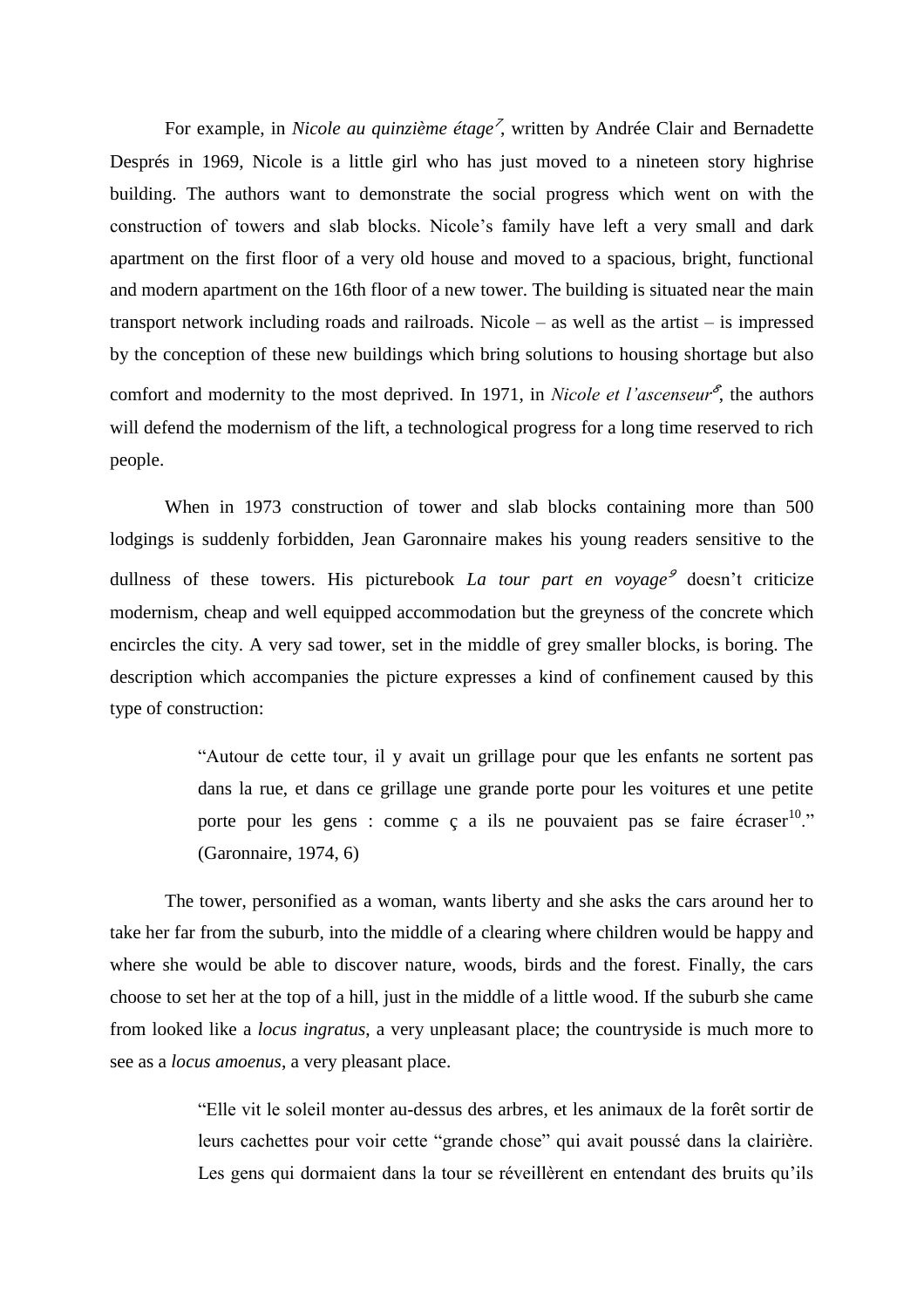ne connaissaient pas. En ouvrant leurs fenêtres ils virent, très étonnés, qu"il étaient dans une jolie forêt pleine d'animaux<sup>11</sup>." (Garonnaire, 1974, 16)

We can find the same critics against monotony, in 1979, in a book by Jean-Pierre Sérenne and Sylvia Maddoni, *Grégoire et la grande cité<sup>12</sup>* . The cover sets a green nature and a colored countryside in the foreground, and the greyness of towers in the background. Both spaces are separated by plowed lands where vegetation seems to disappear gradually.

[ill.6 : Sérenne, Moddoni 1979, cover]

Finally, contrary to this committed publishing, major companies takes a long time before reacting. We will have to wait until 1987 when Pierre Probst, with Hachette company, starts to show, at last, his interest in towers and bar buildings; and 1992 for Gilbert Delahay and Marcel Marier with Casterman to do the same. In *Caroline et ses amis déménagent<sup>13</sup>* , only one double-page shows towers and bars which push to the demolition of the nice little detached house the girl occupied. In *Martine va déménager<sup>14</sup>* , Martine"s parents must leave the house they rent in the countryside and move to an apartment in town. The 18-19 doublepage gives a short view of a building which seems to be quite a luxury residence.

# **Transmitting spatialities**

I defined *transaction* the process that enables the Picturebook to transform the readers" perceptions of a space. In terms of communication, we could say that Picturebooks are performative. More than a simple *transfer*, the *transaction* is the reader"s answer to a message sent by an author via a picturebook. To be clear, I distinguish two different processes that could be interdependent: transfer and transaction. The first concept refers to the embbeded spatial ideology that Children can interpret or not. The second concept is used to speak of the numerous possibilities of actions that the interpretation has allowed. In 1929, Walter Benjamin stated that reading is not used to increase our experiences but used to increase ourselves. He wrote:

> "Les enfants, eux tout particulièrement et tout le temps, lisent ainsi : en incorporant, mais non en s"identifiant. Leur lecture est dans un rapport très intime bien moins avec leur lecture et leur connaissance du monde qu"avec leur croissance et leur puissance<sup>15</sup>." (Benjamin, 2011, 136)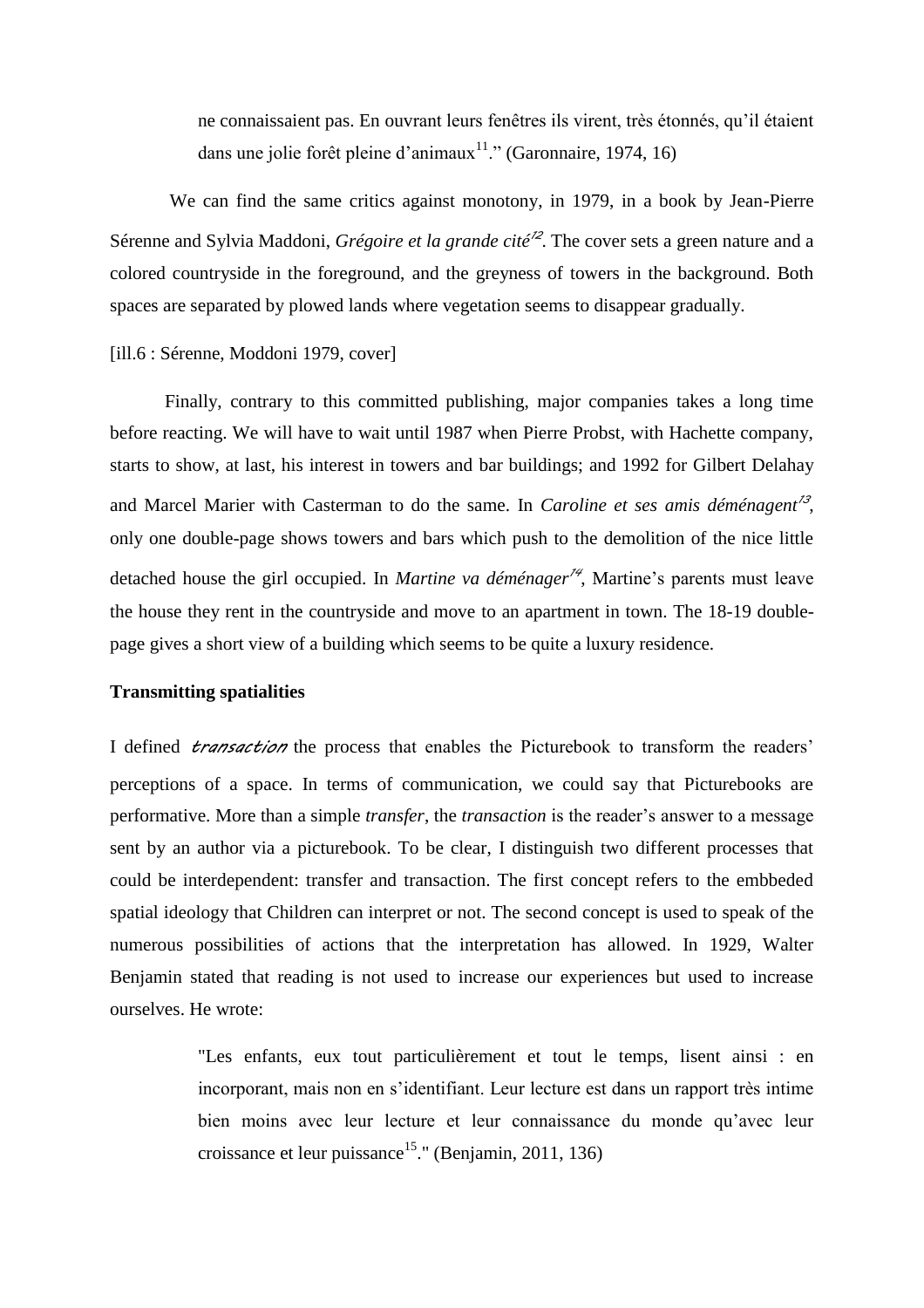The use of Picturebooks in a geography class is an excellent opportunity to evaluate the process of *transaction*. In 2009, a teacher-training student decided to teach with a Third Grade class structuring in space using Gerda Müller's picturebook<sup>16</sup>: *Devine qui fait quoi?* This picturebook comprises no text apart from this sentence which is on the first page, that is: "Let's follow this track...". Instead, page after page, the reader follows a little boy from his bed, through his bedroom and then through his house, out to the courtyard, down to the river and all the way back home.

#### [ill.7 : Müller 1999, cover]

#### [ill.8 : Müller 1999, 8-9]

The perception of space which is transferred by this picturebook could be qualified as psychological or "proxemic", according to sociologist Edward T. Hall (Hall 1963, 1003). Indeed, we can see, as he calls it, an interlocking of "shells" that the human being has built around himself. The little boy"s course is the expression of his own growth: he leaves his "intimate sphere" (his bed, under the blankets), crosses his "personal sphere" (his bedroom), then a "social sphere" (kitchen, hall). Outside the house, he is thrown into a "public sphere" where he meets people and animals. At each step, the little boy comes over barriers or limits. At first, limits are familiar, and later they are unexpected and new.

# [ill.9 : Map of *Devine qui fait quoi ? Une promenade invisible*]

During the first lesson the teacher in training presented the book to the children. They described each double-page and built a narrative. On the second occasion, the children recreated the little boy"s journey in a model of the house made by the teacher. They went on building the narrative. During the third step, the children were asked to draw the little boy"s house and his itinerary inside it. In one of the children's drawing (ill. 10), the representation seen from above is very similar to the model: the house forms an "L shape". For Paulin, the house is a long corridor opening to the outside world where different spaces are interlocked. At the end of the corridor, we find the bed. The bedroom and the dining room are separated by a thin wall. The hall-door is as large as the corridor and is represented as an airlock between the inside and the outside. Paulin has integrated the perception of the space transferred by the picturebook. If I am using the verb "integrate" instead of "assimilate", it is because, to me, this pupil has done more than merely adopting the author"s perceptions. He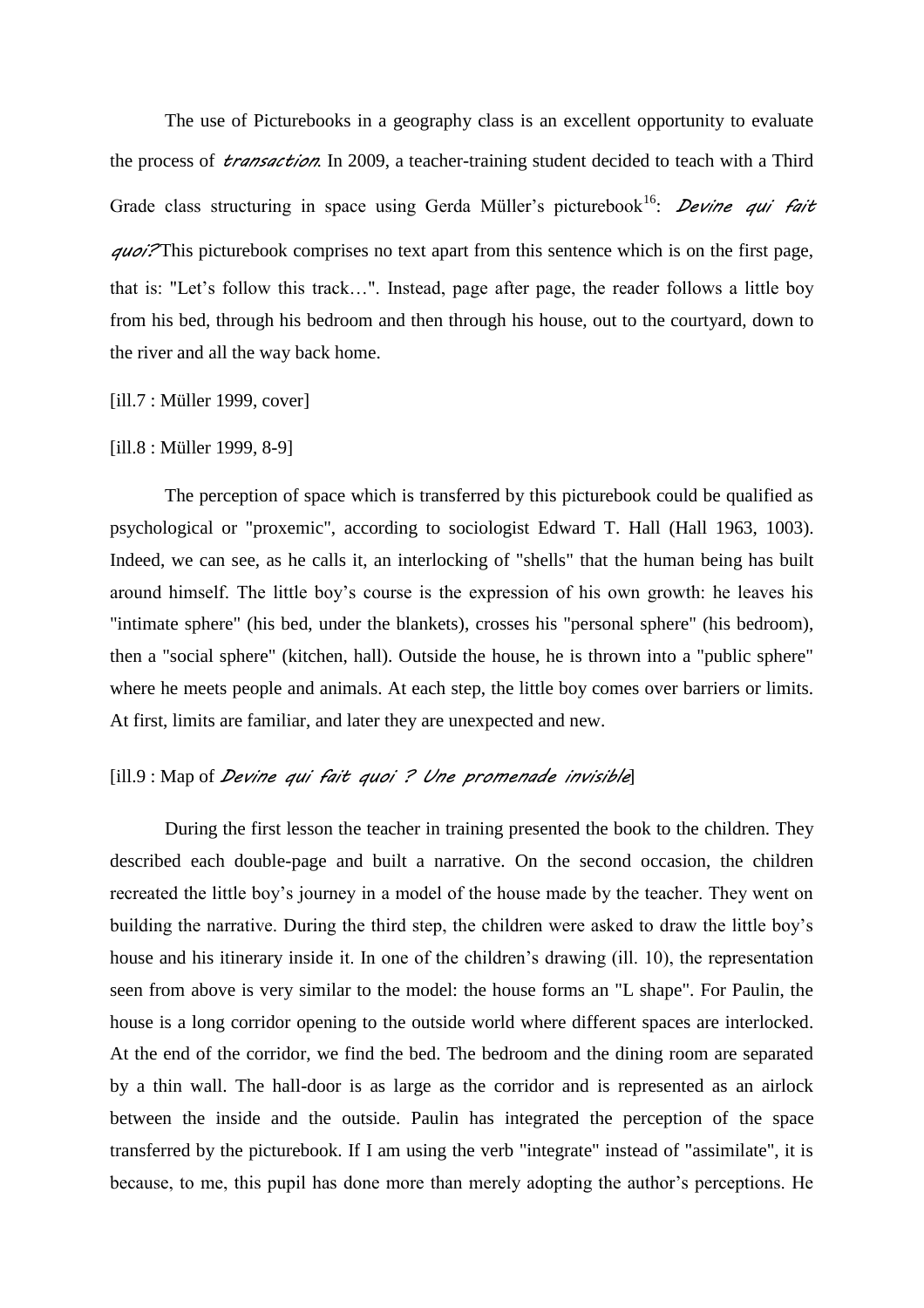has mixed them with his own perceptions, even though it may have been an unconscious process. In fact, this drawing may be regarded as a uterus, a very special and protected space. In this case, the *transaction* was facilitated by the activities led by the student teacher around the book reading.

#### [ill.10 : Paulin's mind map]

The reading of picturebooks seems to establish a situation of dialogue. The child receives information that he immediately reinvests or stores in a performative exchange. Paulin rearranges the space of the house that was presented to him. For example, he places the kitchen table in a "corner". We find three plates, like in the illustration in the picturebook. In the bedroom, another "corner" was occupied by the child"s chair. Among these different "corners", Paulin has constructed his path towards the exit.

> "For the great dreamers of corners, angles, holes, nothing is empty, the dialectic of full and empty corresponds only to two geometric realities. The function of living forms the joint between full and empty. A living being fills an empty refuge. And pictures live. All the corners are haunted, if not inhabited." (Bachelard 1969, 133)

Paulin thus knew how to translate his own representation of the house from the one which was shown to him in the picturebook. The work of comprehension and structuring around the book brought about a new relationship to space. Children"s picturebooks constitute, therefore, what can be called a non-human spatial operator, an "actant" if I refer to the expression of philosopher Bruno Latour (Latour 1987, 83).

# [ill. 11 : synthetic diagram of processes of *transfer* and *translation*]

I would like to propose that spatial dimension is manifested in different instants in every day life. It is evident if we consider the waiting lines in supermarkets, in the movement of our ultramobile lives. "To live is to pass from one space to another, while doing your very best not to bump yourself" (Perec 1974, 6). To avoid this struggle of places becoming pathogenic and to favorise the process of spatial arrangement, it seems to me that certain children"s picturebooks can serve for a definition of a collective ethic of spatiality.

Placing these picturebooks at the center of learning strategies allows young readers to share with the author spatialities and ways of life. Picturebooks can help a child to structure himself in space, to initiate himself in a cartographic language; they can offer tools to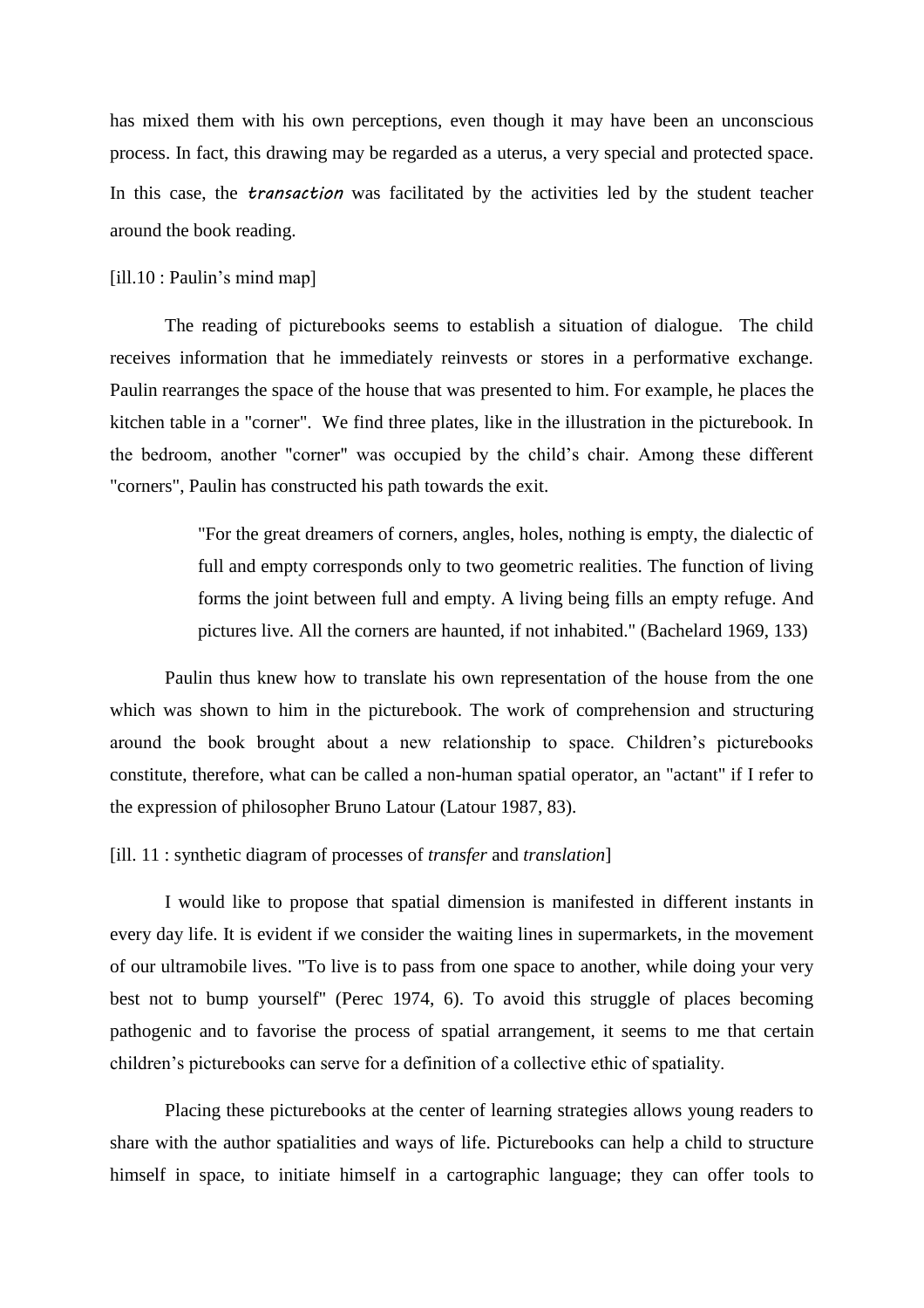integrate spaces, from the most intimate to the most social. They participate in the construction of his spatial and cultural capital. If spatiality is, as philosopher Michel Foucault stated in 1967, the evil of our time, what a magnificent response picturebooks for children can offer in addressing future generations! They can be indispensible as a precious, didactic support in learning geography, when they are used by educators not as a pretext but as an entire iconotextual work.

## **WORKS CITED**

#### Primary Works Cited

Clair, Andrée and Després, Bernadette. *Nicole au Quinzième étage*. Paris: La Farandole, 1969.

Clair, Andrée and Després, Bernadette. *Nicole et l'ascenseur*. Paris: La Farandole, 1971.

Delahaye, Gilbert and Marlier, Marcel. *Martine va déménager*. Paris : Casterman, 1992.

Dorémus, Gaëtan. *Plus tard*. Rodez : Editions du Rouergue, 2000.

Garonnaire, Jean. *La Tour part en voyage*. Paris : La Farandole, 1973.

Mizielinski, Daniel and Alecsandra. Mamoko, 50 histoires dans la ville. Paris : Didier Jeunesse, 2011.

Müller, Gerda. *Devine qui fait quoi ? Une promenade invisible*. Paris : L"École des Loisirs, 1999.

Probst, Pierre. *Caroline déménage*. Paris : Hachette, 1987.

Sérenne, Jean-Pierre and Maddoni, Sylvia. *Grégoire et la grande cité*. Paris : La Farandole, 1979.

#### Secondary Works Cited

Bachelard, Gaston. *The Poetics of Space*. London: Beacon Press, 1969.

Bader, Barbara. *American Picturebooks from Noah's Ark to the Beast Within*. New York : Macmillan Pub. Co., 1976.

Benjamin, Walter. *Enfance. Éloge de la poupée et autres essais*. Paris : Payot & Rivages, 2011.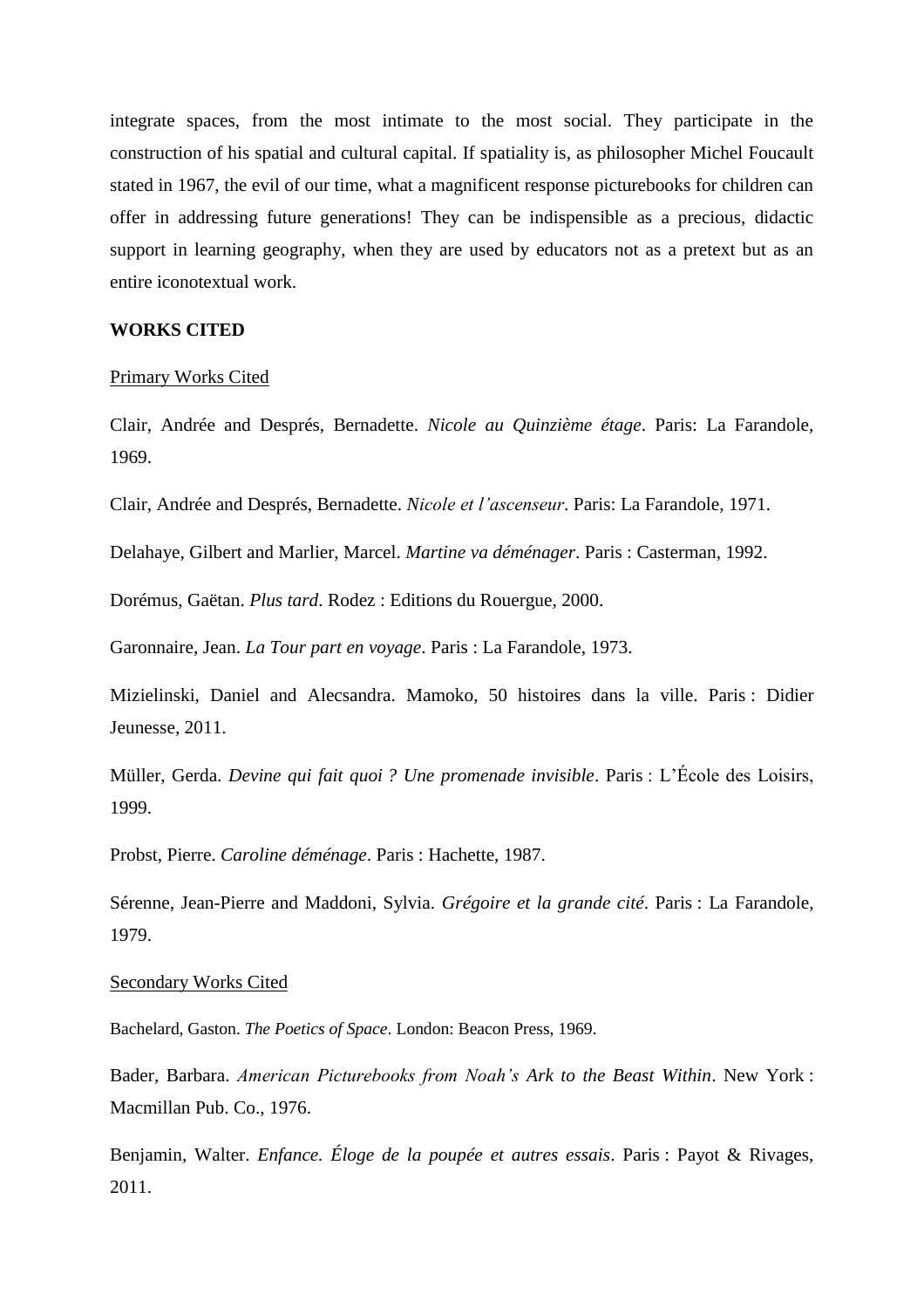Burton, Virginia Lee. "Making Picture Books". In *Horn Book Magazine* 19 (1943) 4 : 228- 232.

Certeau, Michel (de). *L'invention du quotidien*. 1. Paris : Gallimard, 1990.

Elzbieta. *L'Enfance de l'Art*. Rodez : Éditions du Rouergue, 2005.

Hall, Edward T. "A System for the Notation of Proxemic Behavior". In *American Anthropologist* 68 (1963) 5 : 1003-1026.

Latour, Bruno. *Science in Action. How to follow scientists and engineers through society*. Cambridge : Harvard University Press, 1987.

Lussault, Michel. "Temps et récit des politiques urbaines". In *Le quotidien urbain. Essais sur les temps des villes* published by Thierry Paquot. Paris: La Découverte, 2001, pp.145-166.

Nerlich, Michael. "Qu"est-ce qu"un iconotexte ? Réflexions sur le rapport texte-image photographique dans La femme se découvre d"Evelyne Sinassamy". In *Iconotextes* published by Alain Montandon. Clermont-Ferrand : Orphys, 1990, pp. 255-302.

Nières-Chevrel, Isabelle. *Introduction à la littérature de jeunesse*. Paris : Didier Jeunesse, 2009.

Perec, Georges. *Species of Spaces and Other pieces*. London : Penguish Books, 1974/1997.

Winkin, Yves. *Anthropologie de la communication. De la théorie au terrain*. Paris : Le seuil, 2011, coll. « Points ».

 $\overline{a}$ 

 $<sup>1</sup>$  Nières-Chevrel 2009, 95 ; "full creation of literature for children"</sup>

<sup>2</sup> Meunier, Christophe. *Espaces et spatialité dans les albums pour enfants*. PhD dissertation supervised by Michel Lussault, ENS de Lyon, 2014.

 $3$  Certeau 1990, 170; "geographies of action"

<sup>&</sup>lt;sup>4</sup> e. g. Certeau 1990, 170-171; "Narratives [...] cross and [...] organize places; they select them and link them together; they make sentences and routes with them. These are space courses. […] Every narrative is a narrative of a travel, a practice of space."

<sup>5</sup> e. g. Lussault 2001, 145 ; " every spatial *praxis* can be studied as a narrative structure".

<sup>6</sup> *Mamoko, 50 stories in the city*